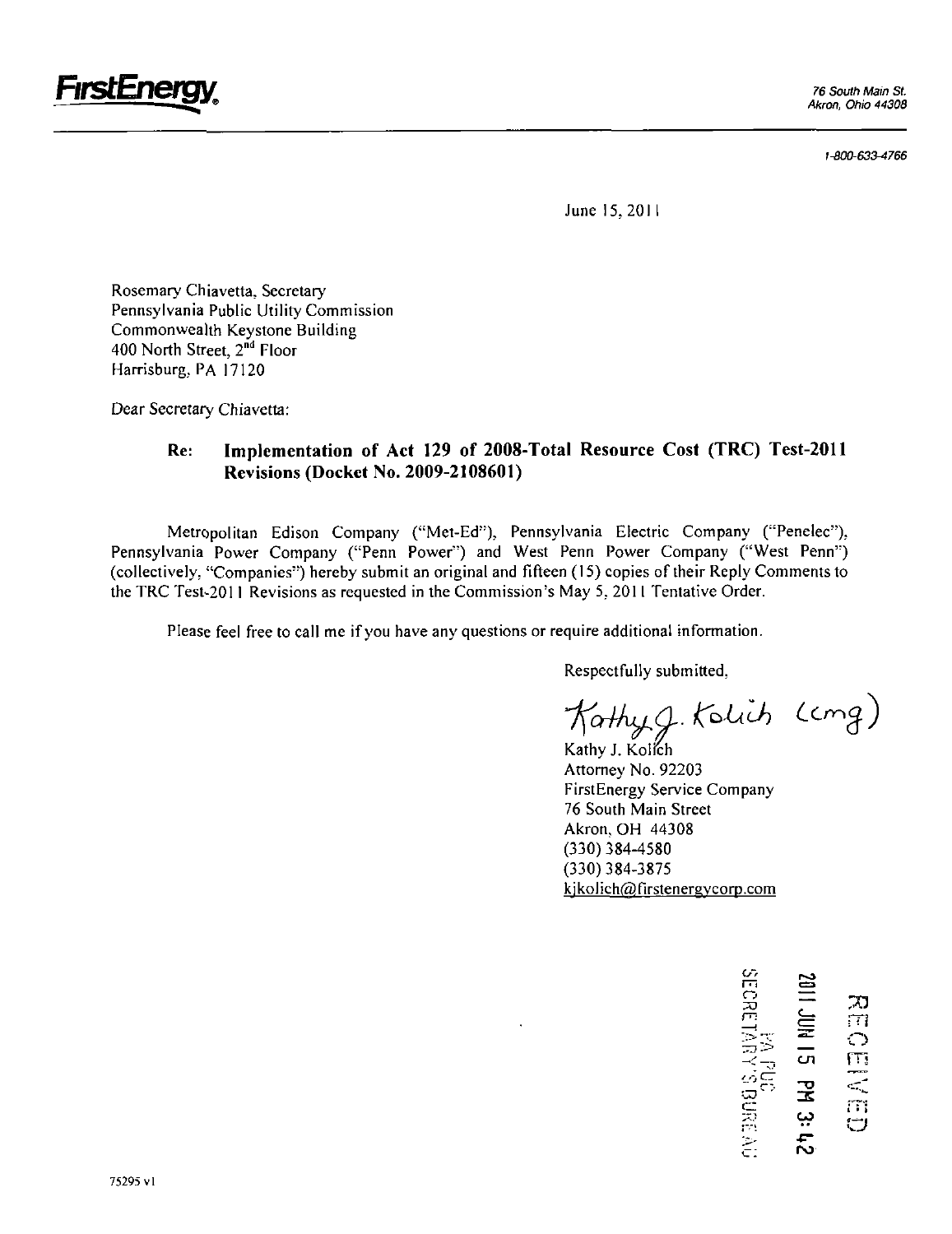## **BEFORE THE PENNSYLVANIA PUBLIC UTILITY COMMISSION**

 $\ddot{\cdot}$ 

**Implementation of Act 129 of 2008-Total**  Resource Cost (TRC) Test-2011 Revisions : Docket No. M-2009-2108601

# **REPLY COMMENTS OF METROPOLITAN EDISON COMPANY, PENNSYLVANIA ELECTRIC COMPANY, PENNSYLVANIA POWER COMPANY AND WEST PENN POWER COMPANY TO SUSTAINABLE ENERGY FUND OF CENTRAL EASTERN PENNSYLVANIA AND THE PENNSYLVANIA DEPARTMENT OF ENVIRONMENTAL PROTECTION'S COMMENTS TO THE TENTATIVE ORDER REGARDING THE 2011 REVISIONS TO THE TOTAL RESOURCE COST (TRC) TEST**

### **I. INTRODUCTION**

On June 3, 2011, Metropolitan Edison Company ("Met-Ed"), Pennsylvania Electric

Company ("Penelec"), Pennsylvania Power Company ("Penn Power") and West Penn Power

Company ("West Penn") (collectively "the Companies") submitted comments on the five

specific areas mentioned in the Pennsylvania Public Utility Commission's ("Commission") May

5, 2011 Tentative Order Regarding the 2011 Revisions to the Total Resource Cost ("TRC") Test

("Tentative Order"):<sup>1</sup> 1) Demand Response; 2) Net-To-Gross ("NTG"); 3) Fuel Switching; 4)

TRC Calculations; and 5) TRC Reporting.

Many stakeholders submitted comments to the Tentative Order. Specifically, the

Sustainable Energy Fund of Central Eastern Pennsylvania ("SEF") submitted comments

 $^1$  See Implementation of Act 129 of 2008-Total Resource Cost Test-2011 Revisions, entered on May 6, 2011, at Docket No. M-2009-2108601.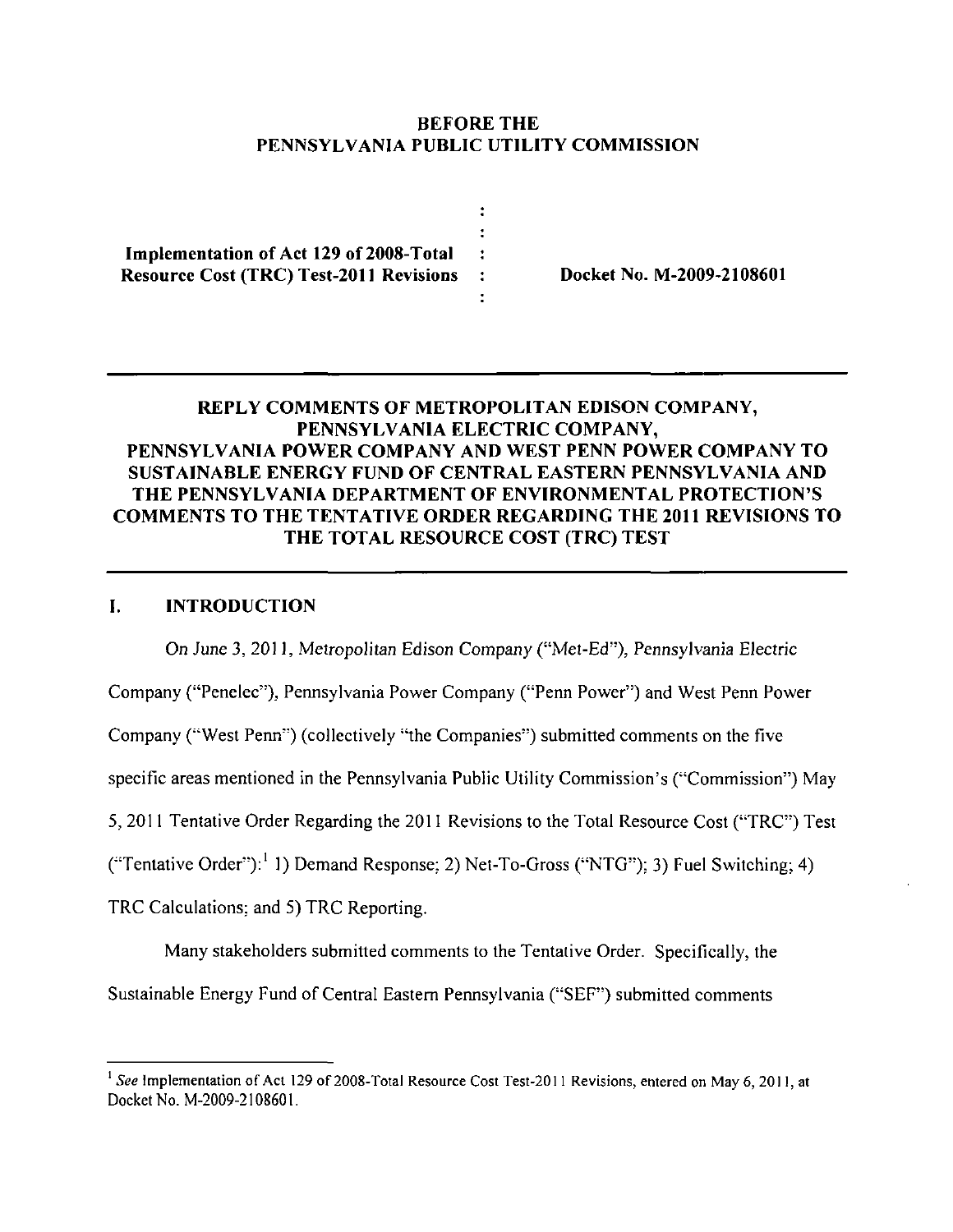regarding, among other things, the Commission's proposal pertaining to the development and conduct of NTG studies. The Pennsylvania Department of Environmental Protection ("DEP") also submitted comments to the Tentative Order including, among other things, comments on the Commission's proposal for NTG research. The DEP also commented on the treatment of American Recovery and Reinvestment Act ("ARRA") funds. The Companies hereby provide reply comments to SEF and DEP's comments related to those specific issues.

 $\sim$   $\sim$   $\sim$ 

# **I. REPLY COMMENTS TO SEF AND DEP'S COMMENTS REGARDING NTG STUDIES**

In the Companies' initial comments, the Companies generally supported the Commission's recommendations regarding NTG, with the exception of the recommended NTG studies to be funded out of the Electric Distribution Companies' ("EDCs") Act 129 2% program budgets. In addition, the Companies provided comments regarding the use of NTG for determination of compliance.

In Section B of the Tentative Order, the Commission proposed to direct the EDCs to develop and conduct NTG studies and that the EDCs fund NTG studies out of the EDCs' Act 129 2% plan budgets. In their comments, the Companies expressed that the approved Energy Efficiency and Conservation ("EE&C") Plans did not incorporate funding for NTG or additional studies. Further, while some EDCs may have funding reserves adequate to fund NTG or additional studies, those with the lowest rates (such as West Penn) will need virtually every available dollar in the EE&C Plan to support delivery of savings to meet the compliance targets or face penalties for non-compliance. The Companies also note that the NTG studies will be used primarily to develop future phases of Act 129. The Companies further emphasized that their EE&C Plans were created to meet the requirements of Act 129 and the Commission's Implementation Order, namely the energy and demand savings targets under the 2% budgetary

 $\overline{3}$ 

 $\ddot{\phantom{0}}$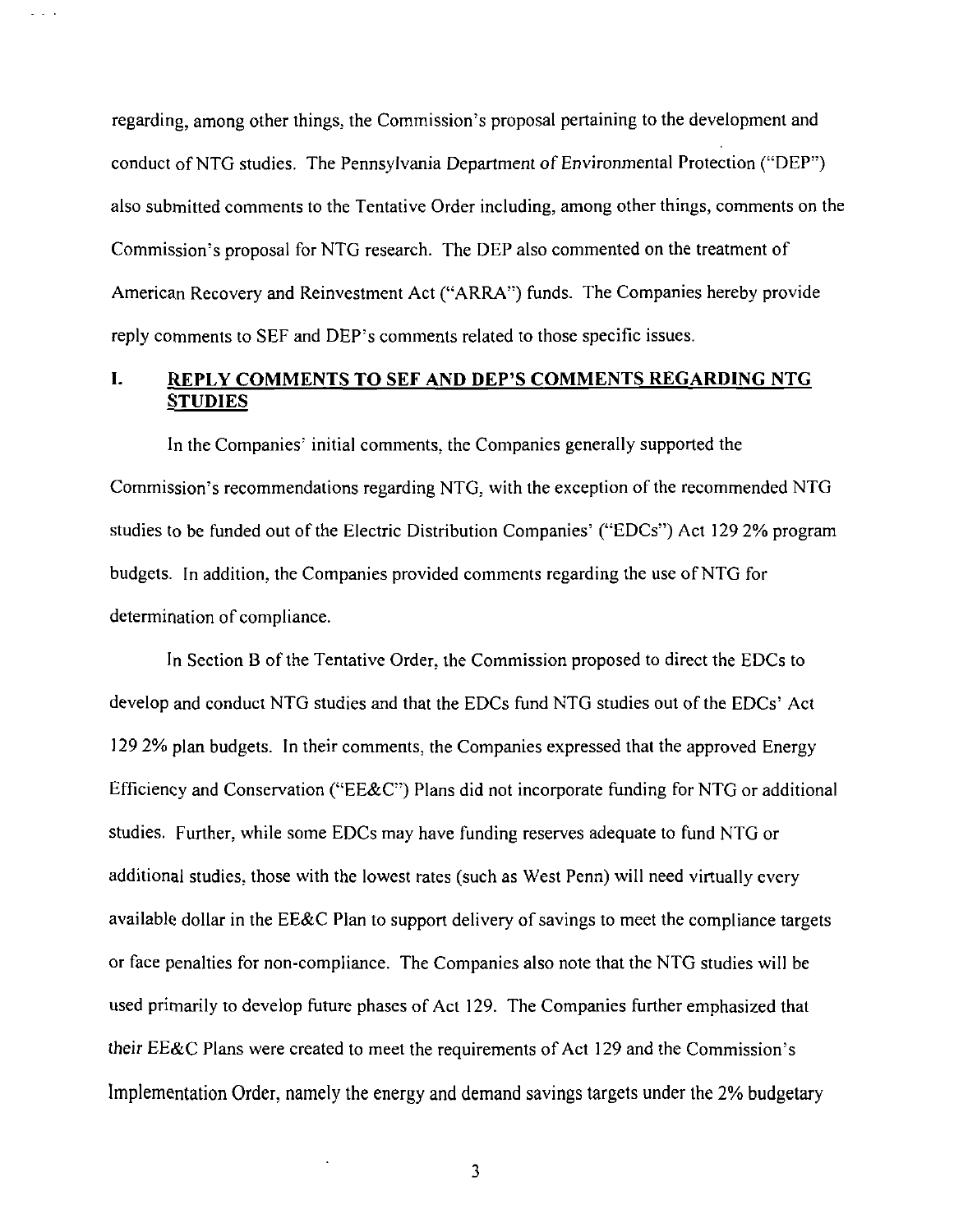cap. As a result, the Companies did not include additional studies or the costs to perform additional studies as part of their EE&C Plans. Thus, the Companies strongly encouraged the Commission to fund costs associated with NTG studies outside the 2% cap, similar to the funding associated with the Statewide Evaluator.

On the other hand, the SEF proposes that NTG studies should be included in the determination of compliance with Act 129, which is extremely problematic as NTG studies are inexact and change over time. Moreover, using NTG studies for compliance would be a retrospective application of the results of the studies. NTG studies demonstrate the energy savings that would not have happened absent the program, and adjusting gross savings for both free riders and spillover requires a projection of what would have happened absent the program. It is impossible to know exactly what installation of energy efficiency measures would have been made if the program did not exist. The Companies and stakeholders cannot be totally sure what the outcome would be if the program were not available. In addition to the uncertainty associated with knowing what would have happened absent the program, evaluations of programs have produced a range of estimates for net savings. While differences in savings impacts may result from differences in program design, differences can also result from the evaluation methods used to analyze savings. Furthermore, many factors that change over time, such as the state of the economy and energy prices, impact both free riders and spillover, and ultimately the NTG studies. Just as the economy and energy prices change, so does NTG. Given the inexact and variable nature of NTG adjustments, and the retrospective application, the Companies strongly suggest that it is not appropriate to include NTG adjustments for compliance purposes.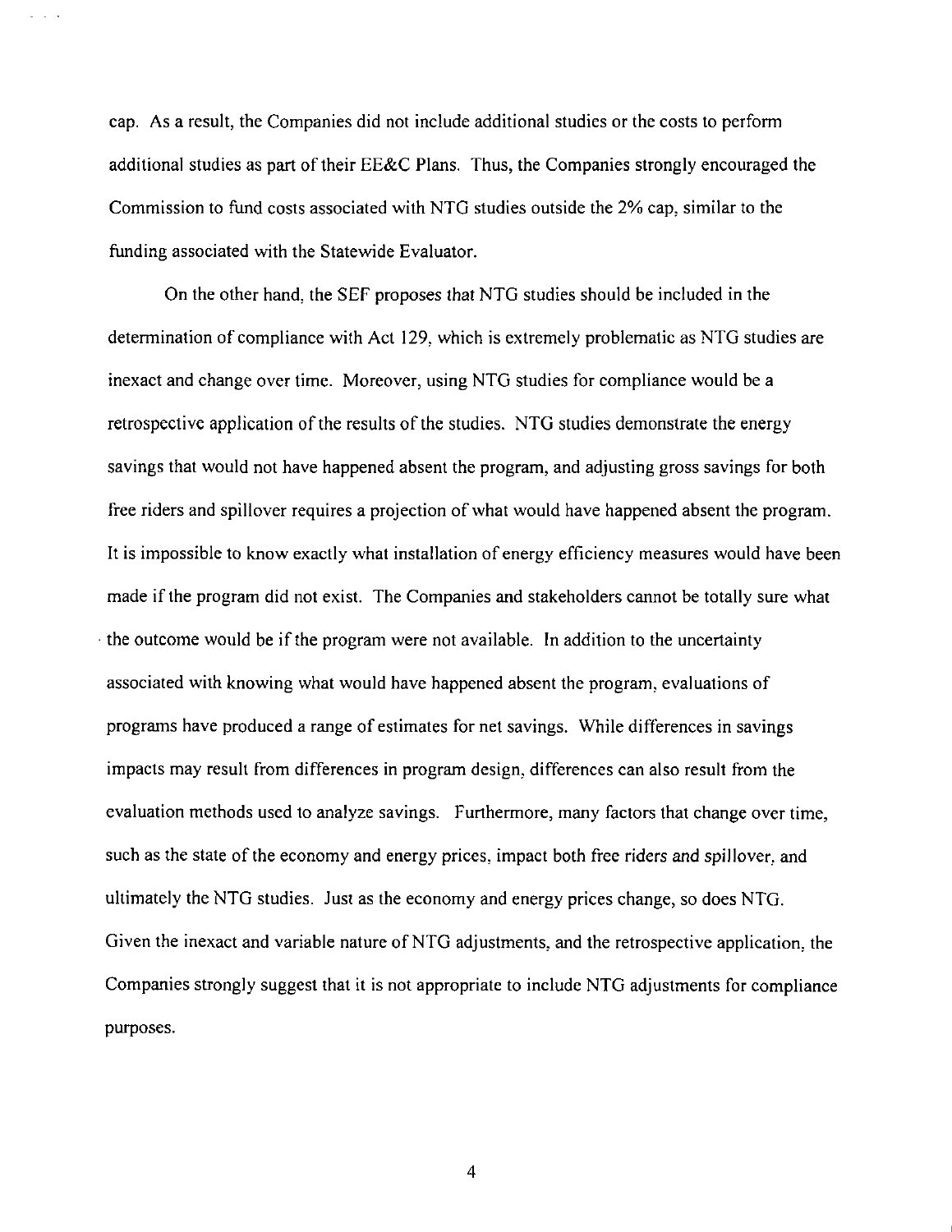The Companies provided additional comments regarding the use of NTG studies that the Commission should incorporate in the Tentative Order before it becomes final. On page 18 of the Tentative Order, the Commission states: "We do not propose, for the period June 1, 2009. through May 31, 2013, that the NTG research be used to adjust the gross verified energy savings that are used for compliance purposes to determine whether an EDC has met its mandated Act 129 reduction targets." The Companies agree with this position and further suggested in their comments for the Commission to direct the use of this same approach for subsequent phases of Act 129 implementation. The Companies reiterate adjustments to the gross verified savings, such as the result of NTG studies, are inexact and change over time and therefore should not be included for determination of compliance to energy reduction goals. The Commission should reject SEF's proposal regarding NTG.

With respect to DEP comments on NTG issues, the Companies concur with the issues the Commission and DEP site relative to NTG studies. However, the Companies disagree with DEP's alternative suggestion that impact evaluations be performed using EPA benchmarking programs as an alternative to NTG assessments. The DEP benchmarking approach to Evaluation Measurement & Verification ("EM&V") is inconsistent with the history of Orders related to EM&V for Pennsylvania, and has material shortcomings relative to the general application to EE&C programs in Pennsylvania.

### **II. REPLY COMMENTS TO DEP'S COMMENTS ON ARRA FUNDING**

With respect to the Comments of the DEP, the Companies do not agree that ARRA funds should impact Act 129 program costs, and supports the PUC's resolution of the treatment of ARRA funding in the Met-Ed decision, and in the Tentative Order at page 13. the Commission clarified that the 2009 TRC Test Order directed incentive payments from sources outside of the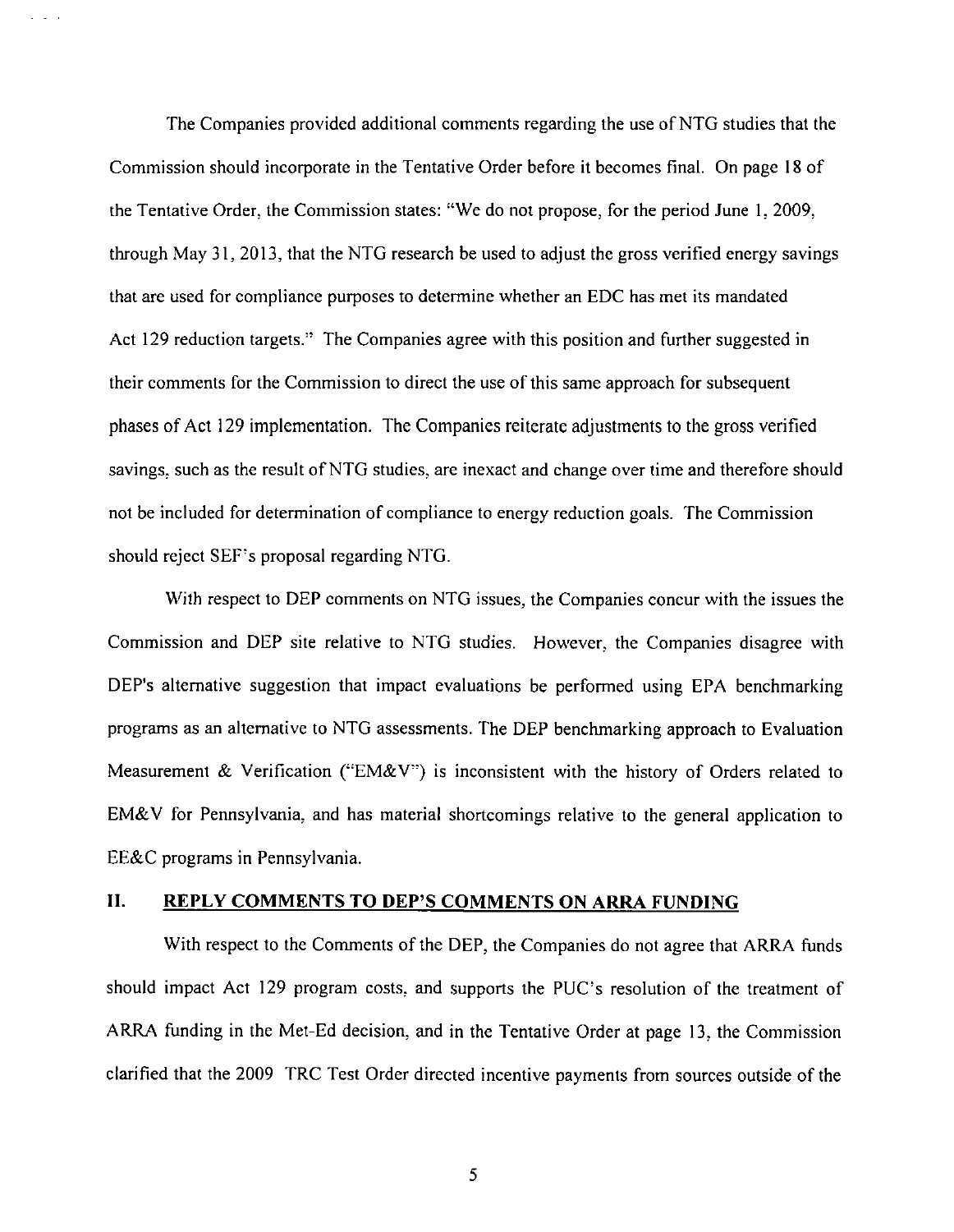Act 129 programs to be considered benefits that decrease costs to customers participating in programs and should be accounted for in the TRC calculations. The Commission goes on to explain in the Tentative Order, that Met-Ed was the only EDC to factor stimulus money into its plan. The Commission, in approving the Met-Ed EE&C Plan, concluded that ARRA incentive payments should be considered benefits in TRC testing. (See Joint Petition of Met-Ed, Penelec and Penn Power, Docket Nos. M-2009-2092222, et al (October 22, 2009) at page 22). Furthermore, the Commission in approving the Met-Ed Plan went on to explain that since Act 129 funding is fixed, any additional funds, such as ARRA funds, will be used to supplement, not replace, funds from the EDC. (See Joint Petition at Page 22). In the Tentative Order at page 13 and in response to Met-Ed, the Commission states that since Act 129 funding is fixed, any additional funds will be used to supplemenl, not replace, funds from the EDCs.

**The Companies agree with the Commission's proposal in Section III.A.4 of the Tentative Order regarding ARRA funds. Finally, if the benefits of ARRA funding are not considered benefits in the TRC testing, the cost effectiveness of the program ignores the purpose of the ARRA funding and as a result will be lower. Therefore, the Commission should reject the DEP's proposal regarding ARRA funding.** 

#### **II. CONCLUSION**

The Companies again commend the Commission's efforts to provide clear direction relative to the TRC Test and to support the expedient implementation of Act 129. Additionally, the Companies appreciate the opportunity to provide these reply comments on the Commission's proposed revisions to the TRC Test.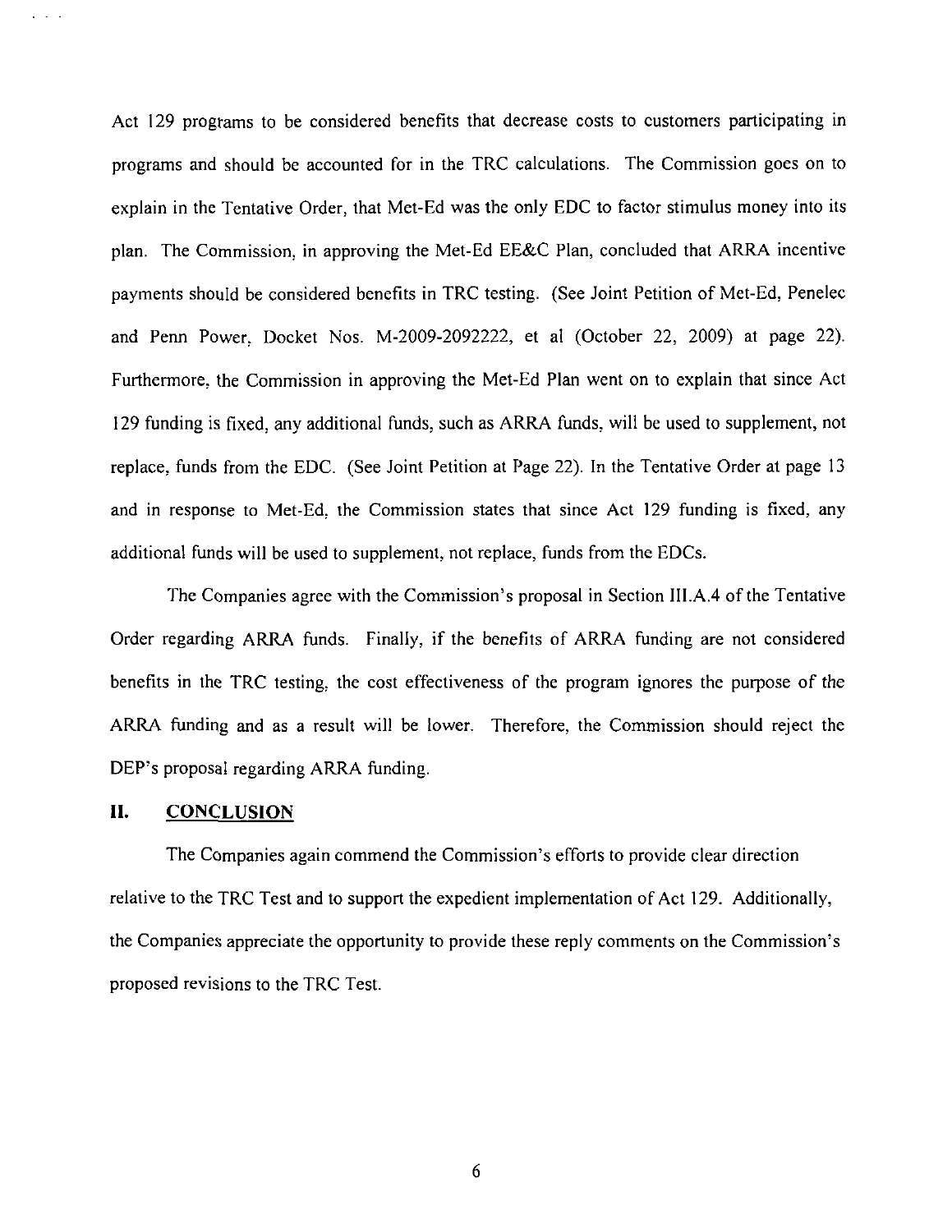Respectfully submitted.

 $\mathcal{A}$ 

 $\mathbf{L}^{\prime}$  ,  $\mathbf{L}^{\prime}$  ,  $\mathbf{L}$ 

Dated: June 15, 2010  $\overline{N}$   $\overline{N}$   $\overline{Q}$   $\overline{Q}$   $\overline{Q}$   $\overline{Q}$ 

Kathy Koli<mark>ë</mark> Attorney No. 92203 FirstEnergy Service Company 76 S. Main Street Akron, OH 44308 Phone: (330) 384-4580 Fax: (330) 384-3875 Email: kjkolich@firstenergycorp.com

Counsel for: Metropolitan Edison Company, Pennsylvania Electric Company, Pennsylvania Power Company and West Penn Power Company